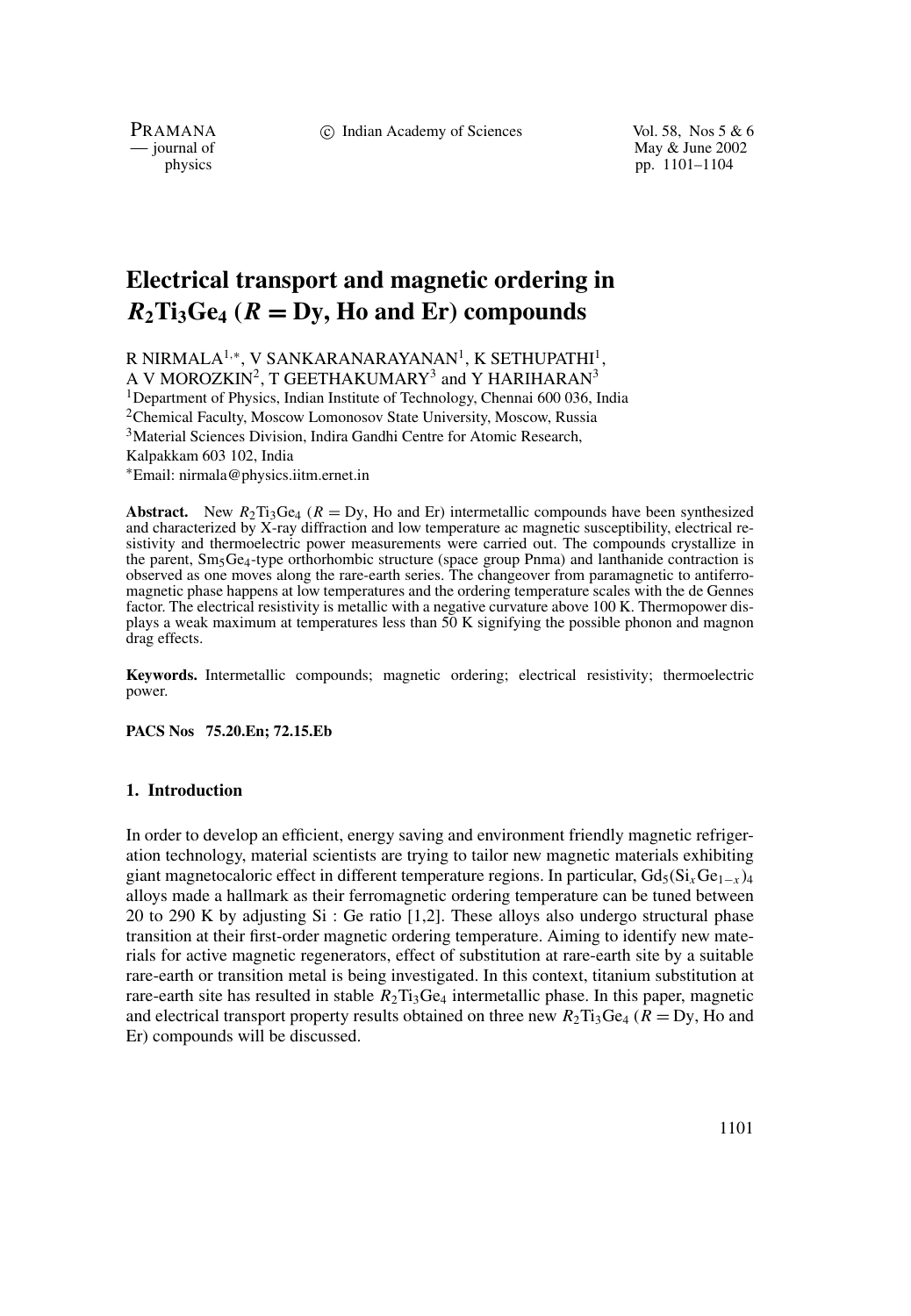#### **2. Experimental details**

The polycrystalline  $D_yT_{13}Ge_4$ ,  $H_{02}Ti_3Ge_4$  and  $Er_2Ti_3Ge_4$  compounds were prepared by electric arc melting under argon atmosphere starting from stoichiometric amounts of high purity constituent elements (Dy, Ho, Er, Ti and Ge – 99.99% pure) followed by vacuum annealing at 1100 K for 8 days. The compounds were characterized by powder X-ray diffraction experiments at room temperature. The dc electrical resistivity measurements were carried out by standard four-probe technique in a Janis closed cycle refrigerator (CCR) in the temperature range of 15 K–300 K. The ac magnetic susceptibility measurements were performed in a bath-type cryostat down to 4.2 K. The thermoelectric power was measured by employing conventional differential technique using copper as a reference material in CCR.

#### **3. Results and discussion**

The X-ray diffractograms were analyzed in the isotropic approximation using Rietan programs. The compounds order in  $Sm<sub>5</sub>Ge<sub>4</sub>$ -type orthorhombic structure (space group Pnma) [3]. The lattice parameters  $(a, b, c)$  of the compounds refined at room temperature are given in table 1.

The ac magnetic susceptibility results are given in figure 1. The Dy- and Ho-based compounds undergo from a room temperature paramagnetic to low temperature antiferromagnetic transition at 14 K and 5.6 K respectively. The  $Er_2Ti_3Ge_4$  compound does not undergo any magnetic transition down to 4.2 K. The electrical resistivity of these compounds show metallic behavior with a negative curvature at higher temperatures (figure 2). This negative deviation from quasi-linear phonon trend can be ascribed to the s–d scattering



**Figure 1.** The ac magnetic susceptibility vs. temperature plots for  $R_2$ Ti<sub>3</sub>Ge<sub>4</sub> ( $R = Dy$ , Ho, Er) compounds.

1102 *Pramana – J. Phys.***, Vol. 58, Nos 5 & 6, May & June 2002**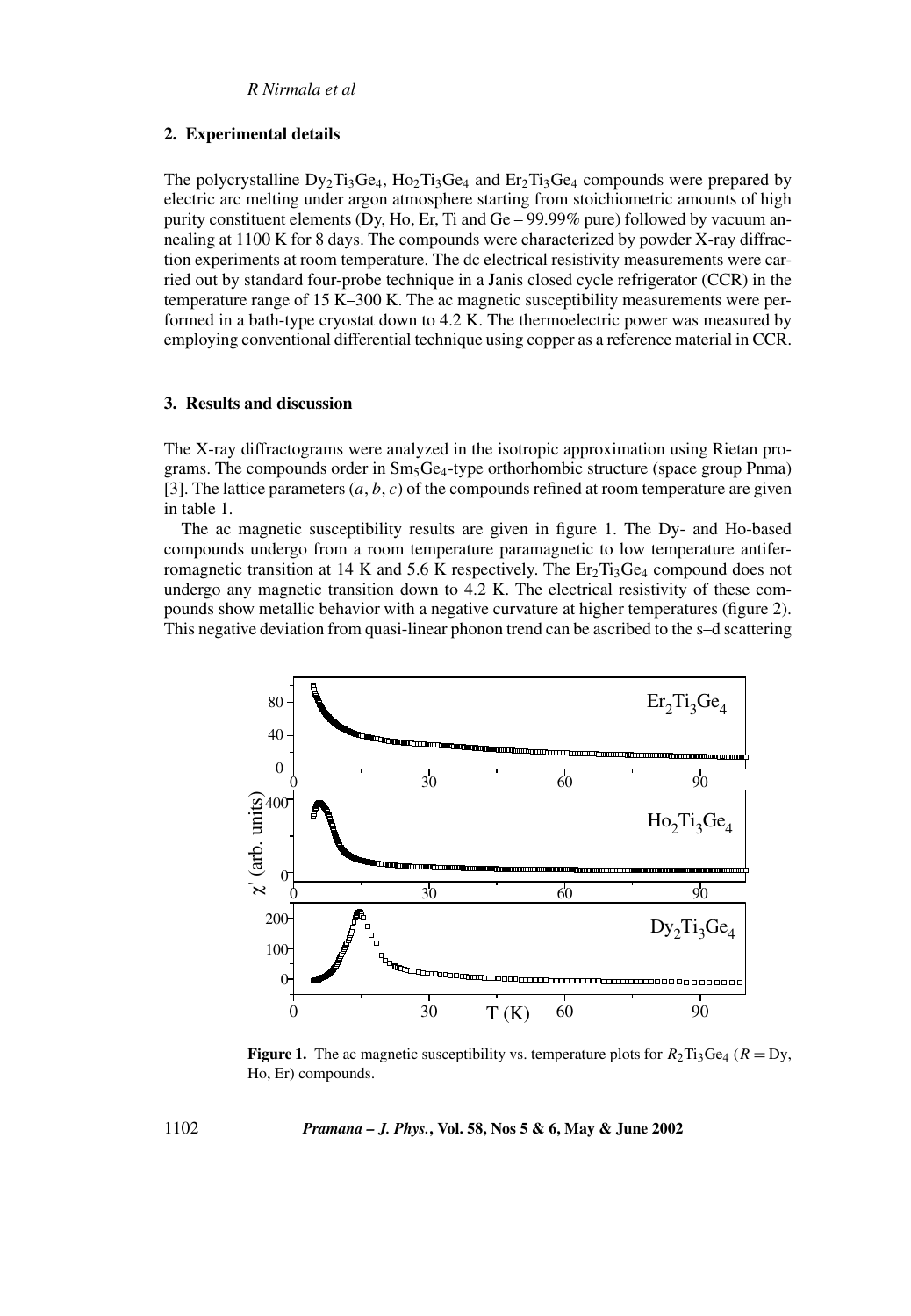*Electrical transport and magnetic ordering in R*2*Ti*3*Ge*<sup>4</sup>

| Compound       | $a$ (nm)  | $b$ (nm)  | $c$ (nm)  | $V$ (nm <sup>3</sup> ) | $R_{\rm F}$ (%) |
|----------------|-----------|-----------|-----------|------------------------|-----------------|
| $Dy_2Ti_3Ge_4$ | 0.6987(1) | 1.3409(2) | 0.7122(1) | 0.66727                | 4.1             |
| $Ho_2Ti_3Ge_4$ | 0.6981(1) | 1.3400(2) | 0.7117(1) | 0.66577                | 3.4             |
| $Er2Ti3Ge4$    | 0.6962(1) | 1.3367(2) | 0.7099(1) | 0.66063                | 3.6             |

**Table 1.** Crystal structure parameters of  $R_2$ Ti<sub>3</sub>Ge<sub>4</sub> ( $R = Dy$ , Ho and Er) compounds.



**Figure 2.** Variation of electrical resistivity  $\rho$  with temperature for Dy<sub>2</sub>Ti<sub>3</sub>Ge<sub>4</sub>,  $Ho<sub>2</sub>Ti<sub>3</sub>Ge<sub>4</sub>$  and  $Er<sub>2</sub>Ti<sub>3</sub>Ge<sub>4</sub>$ .

mechanism indicating d-like Fermi surface. Thermoelectric power *(S)* of these materials increases more or less linearly from a small negative value at room temperature showing a peak around 30 K, below which the value of *S* falls (figure 3). The absolute values of resistivity and thermoelectric power at typical temperatures are listed in table 2.

| Compound       | $T_N$ (K) | $\rho$ (280 K)<br>$(\mu \Omega \text{ cm})$ | $\rho$ (30 K)<br>$(\mu \Omega \text{ cm})$ | S(280 K)<br>$(\mu$ V/K) | S(30K)<br>$(\mu$ V/K) |
|----------------|-----------|---------------------------------------------|--------------------------------------------|-------------------------|-----------------------|
| $Dy_2Ti_3Ge_4$ | 14        | 34.7                                        | 11                                         | $-1.2$                  | 6.0                   |
| $Ho_2Ti_3Ge_4$ | 5.6       | 24.4                                        | 7.7                                        | $-0.9$                  | 12.2                  |
| $Er_2Ti_3Ge_4$ | N         | 19.8                                        | 8.9                                        | $-1.0$                  | 15.1                  |

**Table 2.** Magnetic and transport property data of  $R_2$ Ti<sub>3</sub>Ge<sub>4</sub> ( $R = Dy$ , Ho and Er) compounds.

| <i>Pramana – J. Phys.</i> , Vol. 58, Nos 5 & 6, May & June 2002 | 1103 |
|-----------------------------------------------------------------|------|
|-----------------------------------------------------------------|------|